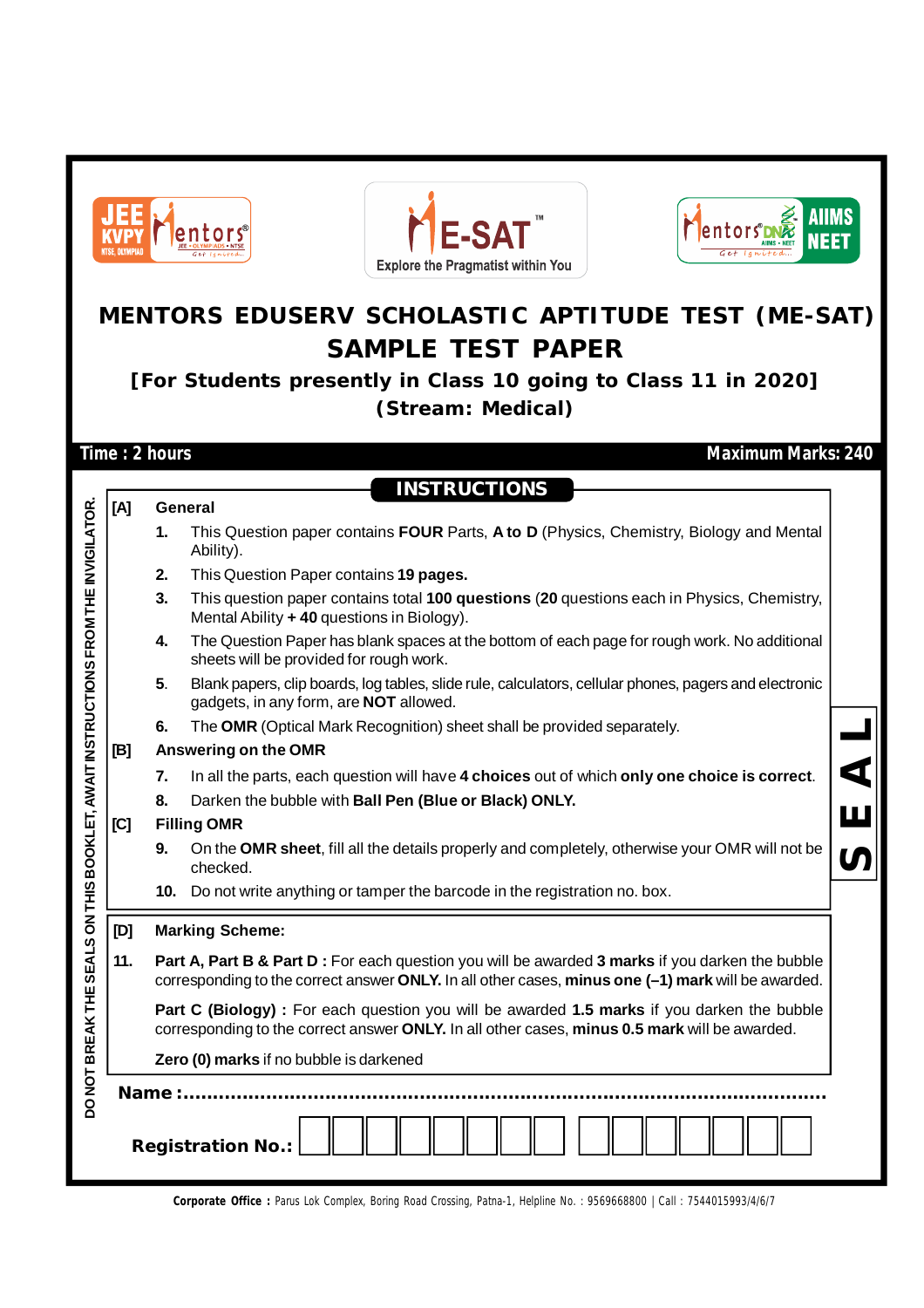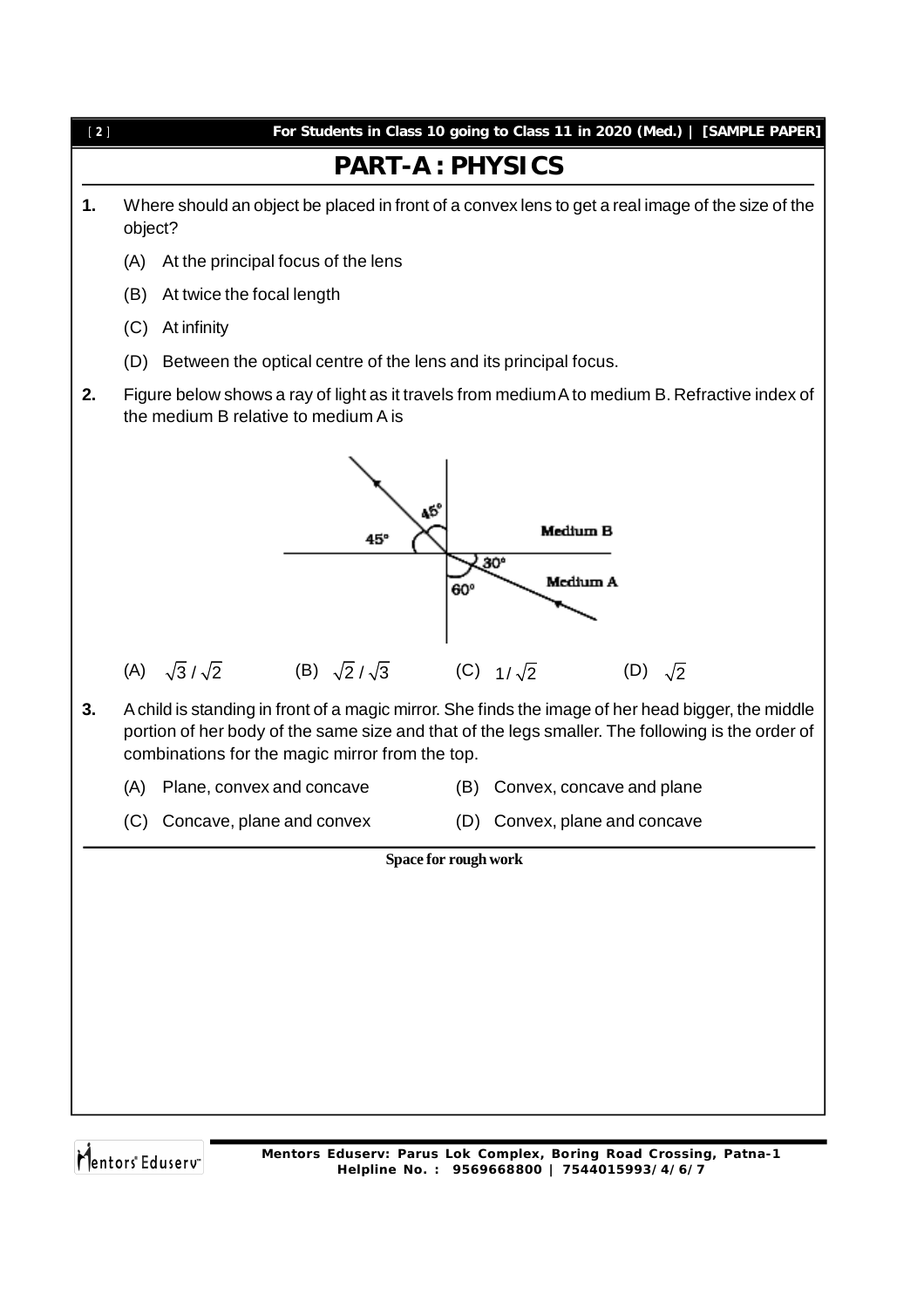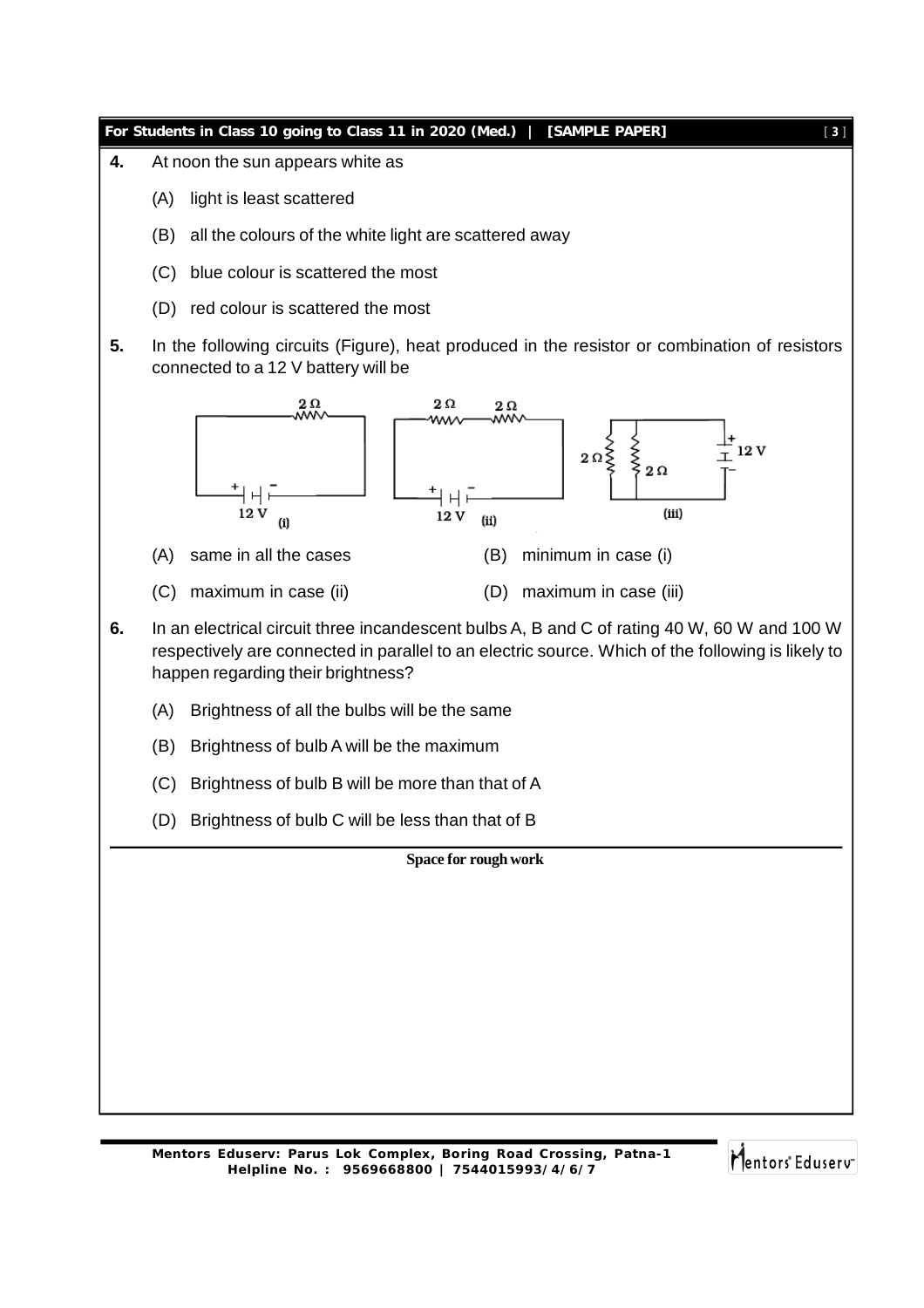| 7.<br>For a current in a long straight solenoid N- and S-poles are created at the two ends. Among<br>the following statements, the incorrect statement is |                                                                                                                                                                 |     |                                            |                                                                                                                                                                                                                                                                                                                                                                                                                                                                                                                                                                                                                                                                                                                                                                                                                                                                                                                                                                                                                                                                |  |  |  |
|-----------------------------------------------------------------------------------------------------------------------------------------------------------|-----------------------------------------------------------------------------------------------------------------------------------------------------------------|-----|--------------------------------------------|----------------------------------------------------------------------------------------------------------------------------------------------------------------------------------------------------------------------------------------------------------------------------------------------------------------------------------------------------------------------------------------------------------------------------------------------------------------------------------------------------------------------------------------------------------------------------------------------------------------------------------------------------------------------------------------------------------------------------------------------------------------------------------------------------------------------------------------------------------------------------------------------------------------------------------------------------------------------------------------------------------------------------------------------------------------|--|--|--|
| (A)                                                                                                                                                       | The field lines inside the solenoid are in the form of straight lines which indicates that the<br>magnetic field is the same at all points inside the solenoid. |     |                                            |                                                                                                                                                                                                                                                                                                                                                                                                                                                                                                                                                                                                                                                                                                                                                                                                                                                                                                                                                                                                                                                                |  |  |  |
| (B)                                                                                                                                                       |                                                                                                                                                                 |     |                                            |                                                                                                                                                                                                                                                                                                                                                                                                                                                                                                                                                                                                                                                                                                                                                                                                                                                                                                                                                                                                                                                                |  |  |  |
| (C)                                                                                                                                                       |                                                                                                                                                                 |     |                                            |                                                                                                                                                                                                                                                                                                                                                                                                                                                                                                                                                                                                                                                                                                                                                                                                                                                                                                                                                                                                                                                                |  |  |  |
| (D)                                                                                                                                                       | is reversed.                                                                                                                                                    |     |                                            |                                                                                                                                                                                                                                                                                                                                                                                                                                                                                                                                                                                                                                                                                                                                                                                                                                                                                                                                                                                                                                                                |  |  |  |
|                                                                                                                                                           |                                                                                                                                                                 |     |                                            |                                                                                                                                                                                                                                                                                                                                                                                                                                                                                                                                                                                                                                                                                                                                                                                                                                                                                                                                                                                                                                                                |  |  |  |
| (A)                                                                                                                                                       | 1/25<br>$(B)$ 1/5                                                                                                                                               |     |                                            | $(D)$ 25                                                                                                                                                                                                                                                                                                                                                                                                                                                                                                                                                                                                                                                                                                                                                                                                                                                                                                                                                                                                                                                       |  |  |  |
|                                                                                                                                                           |                                                                                                                                                                 |     |                                            |                                                                                                                                                                                                                                                                                                                                                                                                                                                                                                                                                                                                                                                                                                                                                                                                                                                                                                                                                                                                                                                                |  |  |  |
| (A)                                                                                                                                                       | the process of charging a body.                                                                                                                                 |     |                                            |                                                                                                                                                                                                                                                                                                                                                                                                                                                                                                                                                                                                                                                                                                                                                                                                                                                                                                                                                                                                                                                                |  |  |  |
| (B)                                                                                                                                                       |                                                                                                                                                                 |     |                                            |                                                                                                                                                                                                                                                                                                                                                                                                                                                                                                                                                                                                                                                                                                                                                                                                                                                                                                                                                                                                                                                                |  |  |  |
| (C)                                                                                                                                                       |                                                                                                                                                                 |     |                                            |                                                                                                                                                                                                                                                                                                                                                                                                                                                                                                                                                                                                                                                                                                                                                                                                                                                                                                                                                                                                                                                                |  |  |  |
| (D)                                                                                                                                                       |                                                                                                                                                                 |     |                                            |                                                                                                                                                                                                                                                                                                                                                                                                                                                                                                                                                                                                                                                                                                                                                                                                                                                                                                                                                                                                                                                                |  |  |  |
|                                                                                                                                                           |                                                                                                                                                                 |     |                                            |                                                                                                                                                                                                                                                                                                                                                                                                                                                                                                                                                                                                                                                                                                                                                                                                                                                                                                                                                                                                                                                                |  |  |  |
| (A)                                                                                                                                                       | reduces substantially                                                                                                                                           | (B) | does not change                            |                                                                                                                                                                                                                                                                                                                                                                                                                                                                                                                                                                                                                                                                                                                                                                                                                                                                                                                                                                                                                                                                |  |  |  |
| (C)                                                                                                                                                       | increases heavily.                                                                                                                                              |     |                                            |                                                                                                                                                                                                                                                                                                                                                                                                                                                                                                                                                                                                                                                                                                                                                                                                                                                                                                                                                                                                                                                                |  |  |  |
|                                                                                                                                                           |                                                                                                                                                                 |     |                                            |                                                                                                                                                                                                                                                                                                                                                                                                                                                                                                                                                                                                                                                                                                                                                                                                                                                                                                                                                                                                                                                                |  |  |  |
|                                                                                                                                                           |                                                                                                                                                                 |     |                                            |                                                                                                                                                                                                                                                                                                                                                                                                                                                                                                                                                                                                                                                                                                                                                                                                                                                                                                                                                                                                                                                                |  |  |  |
|                                                                                                                                                           |                                                                                                                                                                 |     |                                            |                                                                                                                                                                                                                                                                                                                                                                                                                                                                                                                                                                                                                                                                                                                                                                                                                                                                                                                                                                                                                                                                |  |  |  |
|                                                                                                                                                           |                                                                                                                                                                 |     |                                            |                                                                                                                                                                                                                                                                                                                                                                                                                                                                                                                                                                                                                                                                                                                                                                                                                                                                                                                                                                                                                                                                |  |  |  |
|                                                                                                                                                           |                                                                                                                                                                 |     |                                            |                                                                                                                                                                                                                                                                                                                                                                                                                                                                                                                                                                                                                                                                                                                                                                                                                                                                                                                                                                                                                                                                |  |  |  |
|                                                                                                                                                           |                                                                                                                                                                 |     |                                            |                                                                                                                                                                                                                                                                                                                                                                                                                                                                                                                                                                                                                                                                                                                                                                                                                                                                                                                                                                                                                                                                |  |  |  |
|                                                                                                                                                           |                                                                                                                                                                 |     |                                            |                                                                                                                                                                                                                                                                                                                                                                                                                                                                                                                                                                                                                                                                                                                                                                                                                                                                                                                                                                                                                                                                |  |  |  |
|                                                                                                                                                           |                                                                                                                                                                 |     | of the magnetic field around a bar magnet. | For Students in Class 10 going to Class 11 in 2020 (Med.)   [SAMPLE PAPER]<br>The strong magnetic field produced inside the solenoid can be used to magnetise a<br>piece of magnetic material like soft iron, when placed inside the coil.<br>The pattern of the magnetic field associated with the solenoid is different from the pattern<br>The N- and S-poles exchange position when the direction of current through the solenoid<br>A piece of wire of resistance R is cut into five equal parts. These parts are then connected in<br>parallel. If the equivalent resistance of this combination is $R'$ , then the ratio $R/R'$ is<br>$(C)$ 5<br>The phenomenon of electromagnetic induction is<br>the process of generating magnetic field due to a 'current passing through a coil.<br>producing induced current in a coil due to relative motion between a magnet and the coil.<br>the process of rotating a coil of an electric motor.<br>At the time of short circuit, the current in the circuit<br>(D) vary continuously<br>Space for rough work |  |  |  |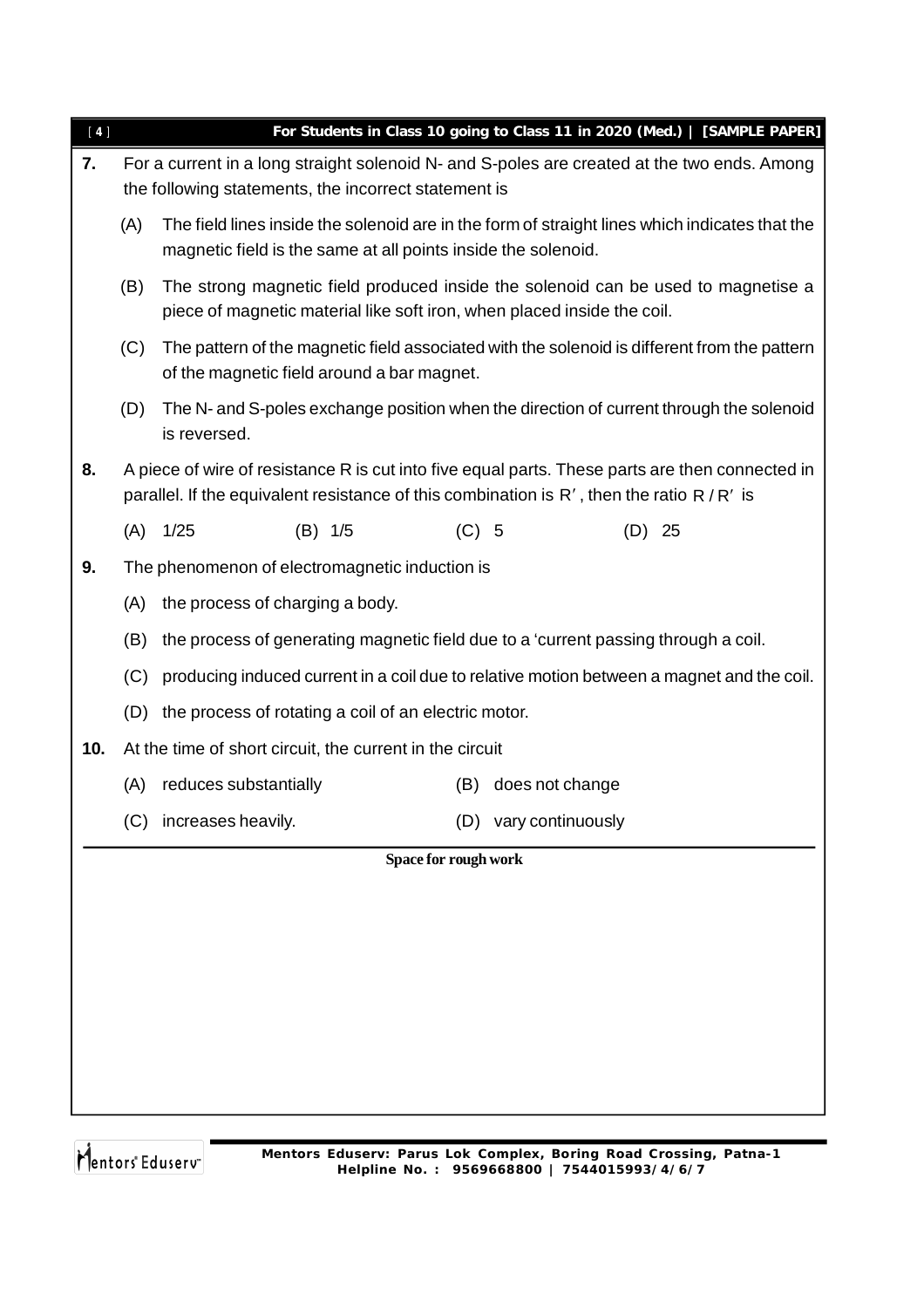|     |     | For Students in Class 10 going to Class 11 in 2020 (Med.)   [SAMPLE PAPER]           | $[5]$                                                                                           |
|-----|-----|--------------------------------------------------------------------------------------|-------------------------------------------------------------------------------------------------|
| 11. |     | The combination responsible for admitting different amounts of light into the eye is |                                                                                                 |
|     | (A) | ciliary muscles and crystalline lens                                                 | (B) ciliary muscles and pupil                                                                   |
|     | (C) | iris and pupil                                                                       | (D) rods and cones                                                                              |
| 12. |     | Consider the following statements:                                                   |                                                                                                 |
|     | А.  | In series connection, the same current flows through each element.                   |                                                                                                 |
|     | В.  | element.                                                                             | In parallel connection, the same potential difference gets applied across each                  |
|     | (A) | both A and B are correct                                                             | (B) A is correct but B is wrong                                                                 |
|     |     | (C) A is wrong but B is correct                                                      | (D) both A and B are wrong                                                                      |
| 13. |     | A commutator changes the direction of current in the coil of                         |                                                                                                 |
|     | (A) | a DC motor                                                                           |                                                                                                 |
|     | (B) | a DC motor and an AC generator                                                       |                                                                                                 |
|     |     | (C) a DC motor and a DC generator                                                    |                                                                                                 |
|     |     | (D) an AC generator                                                                  |                                                                                                 |
| 14. |     | then would be                                                                        | A wire of resistance 10.0 ohm is stretched so as to increases its length by 20%. Its resistance |
|     | (A) | (B) 20.0 ohm<br>10.0 ohm                                                             | $(C)$ 14.4 ohm<br>(D) 10.2 ohm                                                                  |
| 15. |     | 5:3:1. The ratio of their electrical resistances is                                  | The. masses of three wires of copper are in the ratio 1:3: 5 and their lengths are in the ratio |
|     | (A) | 1:3:5                                                                                | (B) 5:3:1                                                                                       |
|     |     | $(C)$ 1:15:125                                                                       | (D) 125:15:1                                                                                    |
|     |     | Space for rough work                                                                 |                                                                                                 |
|     |     |                                                                                      |                                                                                                 |
|     |     |                                                                                      |                                                                                                 |
|     |     |                                                                                      |                                                                                                 |
|     |     |                                                                                      |                                                                                                 |
|     |     |                                                                                      |                                                                                                 |
|     |     |                                                                                      |                                                                                                 |
|     |     |                                                                                      |                                                                                                 |

Mentors<sup>e</sup> Eduserv<sup>-</sup>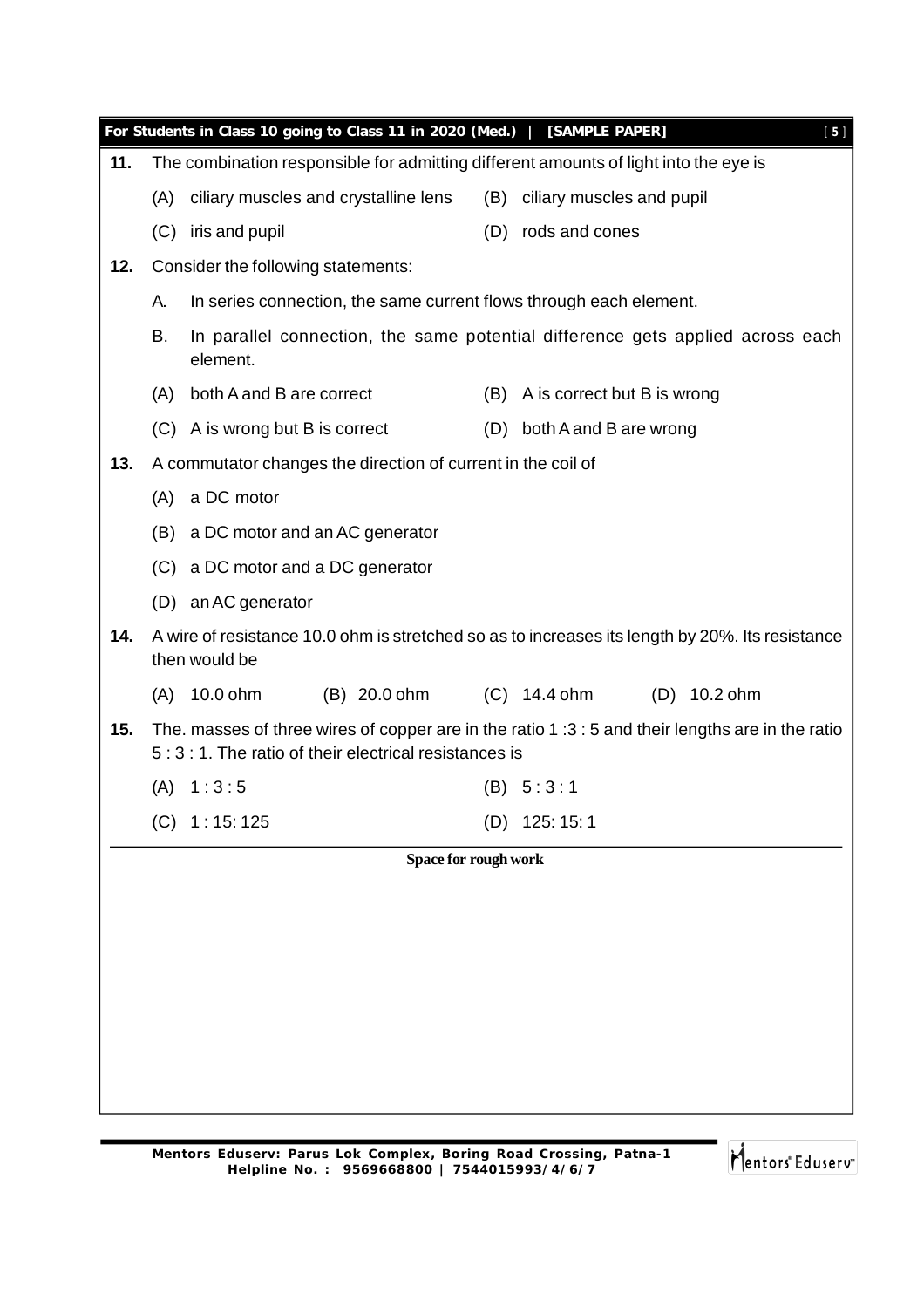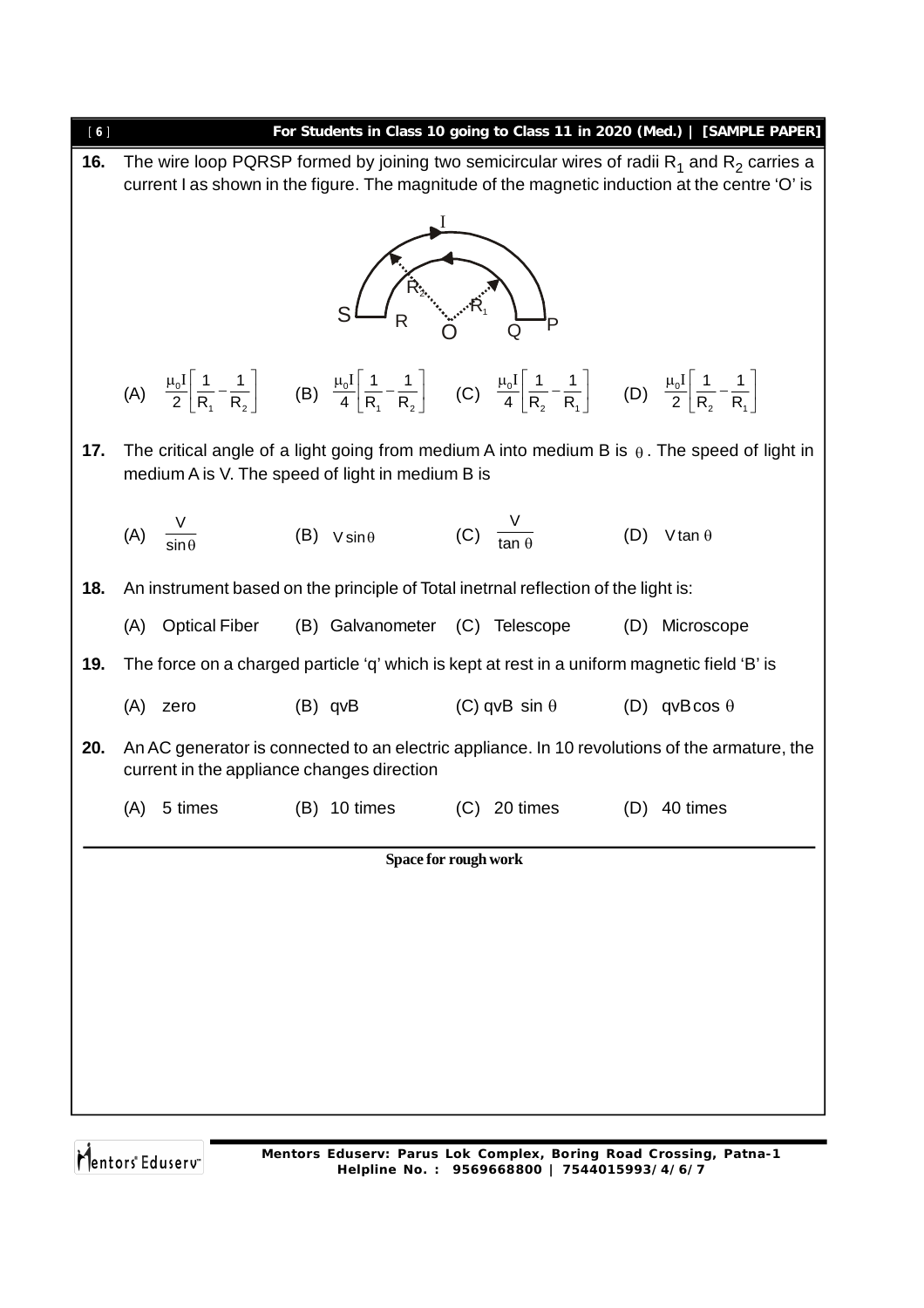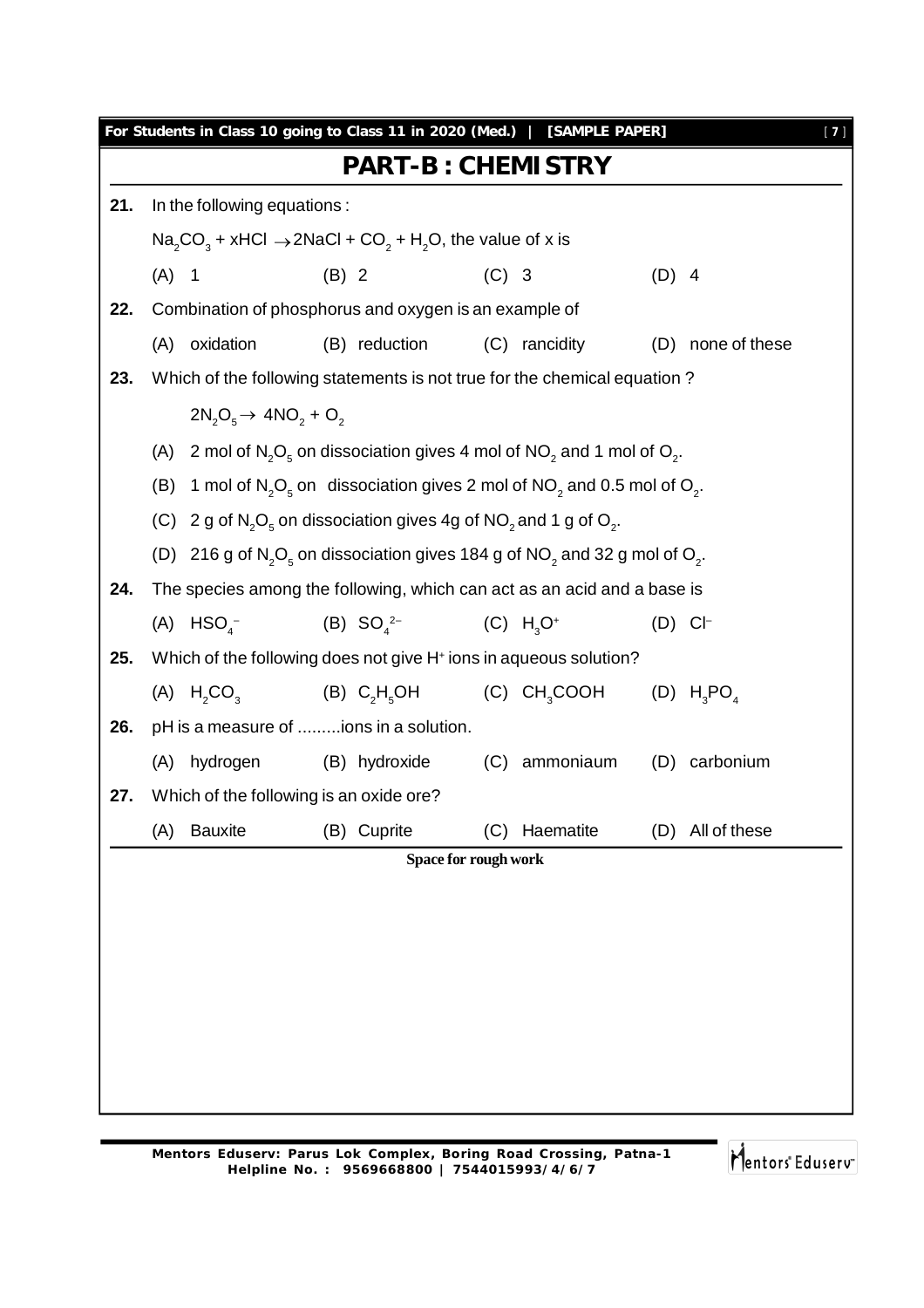| [8] |                                                                                    | For Students in Class 10 going to Class 11 in 2020 (Med.)   [SAMPLE PAPER] |
|-----|------------------------------------------------------------------------------------|----------------------------------------------------------------------------|
| 28. | Zone refining process is used for the                                              |                                                                            |
|     | (A) concentration of an ore                                                        | reduction of a metal oxide<br>(B)                                          |
|     | (C) purification of metal                                                          | (D) purification of an ore                                                 |
| 29. | Metal always found in free state is                                                |                                                                            |
|     | (A) gold<br>(B) silver                                                             | (C) copper<br>(D) sodium                                                   |
| 30. | The process of heating an ore in limited air and below its melting point is called |                                                                            |
|     | (B) roasting<br>(A) smelting                                                       | (C) calcination<br>(D) pyrolysis                                           |
| 31. | Which is true about electronegativity order?                                       |                                                                            |
|     | $(A)$ $P > Si$<br>(B) C > N                                                        | $(D)$ Sr > Ca<br>$(C)$ Br > Cl                                             |
| 32. | The correct order of electron affinity among the following is                      |                                                                            |
|     | (A) $F > C l > Br$ (B) $Br > C l > F$ (C) $C l > F > Br$ (D) $F > Br > Cl$         |                                                                            |
| 33. | The most basic oxide is                                                            |                                                                            |
|     | (B) $AI_2O_3$ (C) SO <sub>2</sub><br>$(A)$ Na <sub>2</sub> O                       | (D) NO <sub>2</sub>                                                        |
| 34. | Which of the following oxides is amphoteric in nature?                             |                                                                            |
|     | (A) CaO<br>(B) CO <sub>2</sub>                                                     | $(C)$ SiO <sub>2</sub><br>$(D)$ SnO <sub>2</sub>                           |
| 35. | All the members in a group of a long form of periodic table have the same          |                                                                            |
|     | (A) valency                                                                        | number of valence electrons<br>(B)                                         |
|     | (C) chemical properties                                                            | (D) all of the above                                                       |
| 36. | Aliphatic compounds essentially contain                                            |                                                                            |
|     | (A)<br>an aromatic ring                                                            |                                                                            |
|     | (B)<br>a non-aromatic ring                                                         |                                                                            |
|     | (C)<br>a ring containing an atom other than carbon                                 |                                                                            |
|     | no ring at all<br>(D)                                                              |                                                                            |
|     |                                                                                    | Space for rough work                                                       |
|     |                                                                                    |                                                                            |
|     |                                                                                    |                                                                            |
|     |                                                                                    |                                                                            |
|     |                                                                                    |                                                                            |
|     |                                                                                    |                                                                            |
|     |                                                                                    |                                                                            |
|     |                                                                                    |                                                                            |
|     |                                                                                    |                                                                            |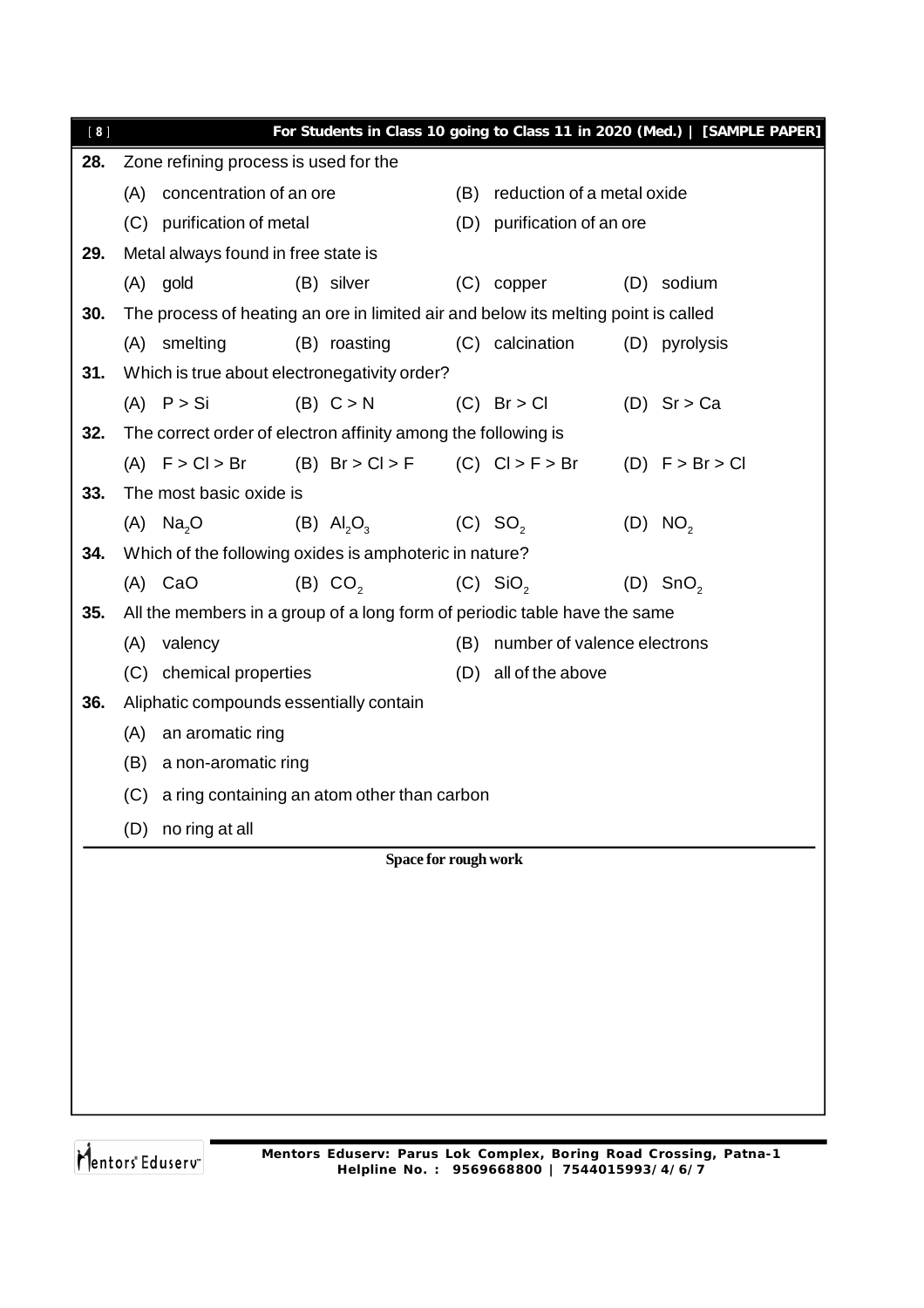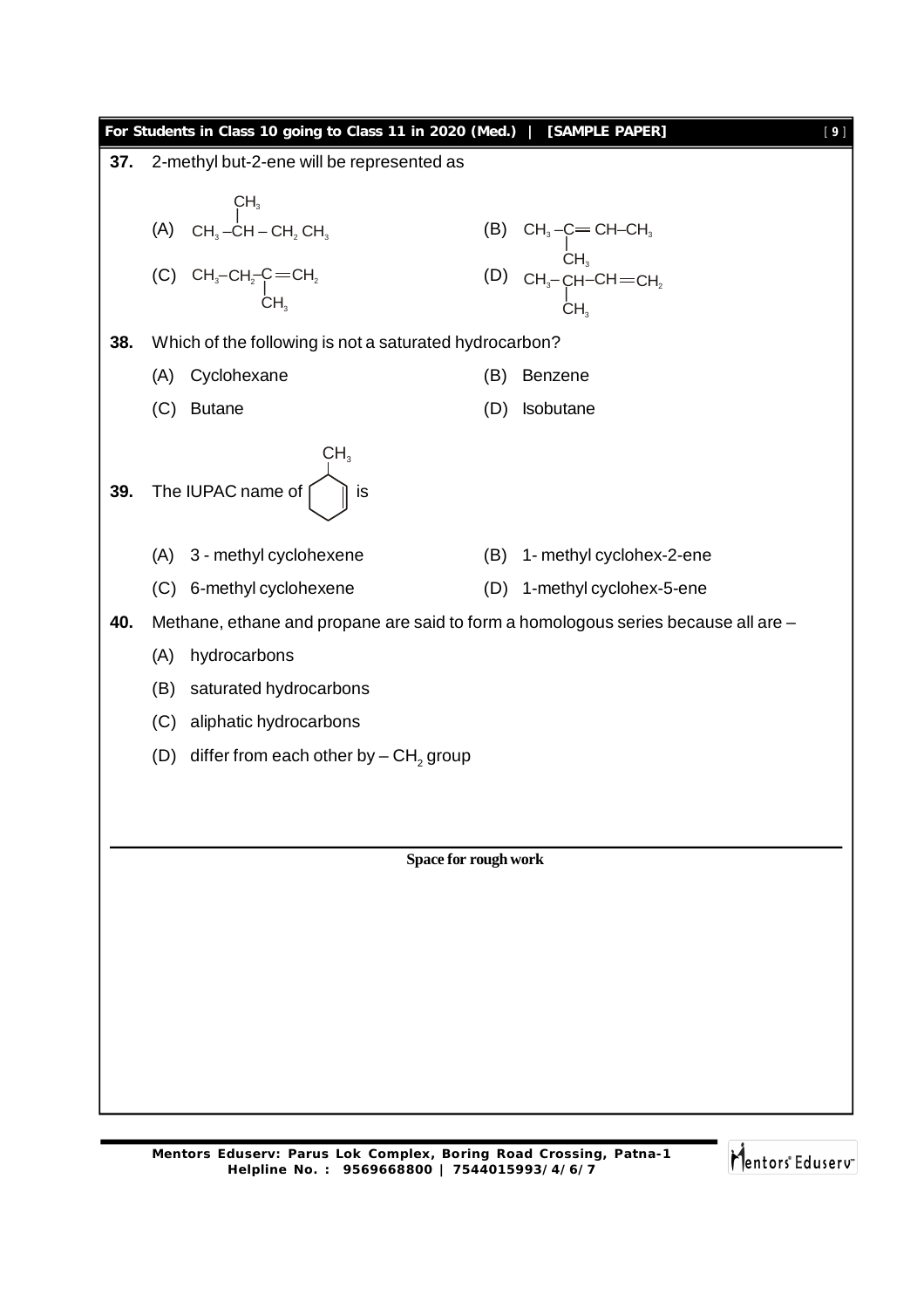| $[10]$ |     |                                                                               |  |                        |     |                     |     | For Students in Class 10 going to Class 11 in 2020 (Med.)   [SAMPLE PAPER] |
|--------|-----|-------------------------------------------------------------------------------|--|------------------------|-----|---------------------|-----|----------------------------------------------------------------------------|
|        |     |                                                                               |  | <b>PART-C: BIOLOGY</b> |     |                     |     |                                                                            |
| 41.    |     | Instrument used to measure blood pressure is                                  |  |                        |     |                     |     |                                                                            |
|        | (A) | Haemocytometer                                                                |  |                        | (B) | Haemometer          |     |                                                                            |
|        | (C) | Sphygmomanometer                                                              |  |                        |     | (D) Stethoscope     |     |                                                                            |
| 42.    |     | Which of the following receives oxygenated blood from the lungs?              |  |                        |     |                     |     |                                                                            |
|        | (A) | Right atrium                                                                  |  | (B) Left atrium        |     | (C) Right ventricle |     | (D) Left ventricle                                                         |
| 43.    |     | Glucose gets converted into pyruvate in                                       |  |                        |     |                     |     |                                                                            |
|        | (A) | Mitochondria                                                                  |  | (B) Muscle cells       |     | (C) Cytoplasm       |     | (D) Yeast                                                                  |
| 44.    |     | Name the plant hormone which is termed growth inhibitor                       |  |                        |     |                     |     |                                                                            |
|        |     | (A) Auxin                                                                     |  | (B) Gibberellin        |     | (C) Abscisic acid   | (D) | Ethylene                                                                   |
| 45.    |     | Which part of human brain is more developed in comparision to others?         |  |                        |     |                     |     |                                                                            |
|        | (A) | Cerebrum                                                                      |  | (B) Cerebellum         |     | (C) Optic lobes     | (D) | Medulla oblongata                                                          |
| 46.    |     | Which of the following is not an involuntary action?                          |  |                        |     |                     |     |                                                                            |
|        |     | (A) Vomiting                                                                  |  | (B) Peristalsis        |     | (C) Heart beat      | (D) | Chewing                                                                    |
| 47.    |     | Master gland in the body is                                                   |  |                        |     |                     |     |                                                                            |
|        | (A) | Thyroid                                                                       |  |                        | (B) | Adrenal             |     |                                                                            |
|        | (C) | <b>Islets of Langerhans</b>                                                   |  |                        | (D) | Pituitary           |     |                                                                            |
| 48.    |     | Name the part of nervous system which is generally involved in reflex actions |  |                        |     |                     |     |                                                                            |
|        | (A) | <b>Brain</b>                                                                  |  | (B) Ganglion (C) Pons  |     |                     |     | (D) Spinal cord                                                            |
|        |     |                                                                               |  | Space for rough work   |     |                     |     |                                                                            |
|        |     |                                                                               |  |                        |     |                     |     |                                                                            |
|        |     |                                                                               |  |                        |     |                     |     |                                                                            |
|        |     |                                                                               |  |                        |     |                     |     |                                                                            |
|        |     |                                                                               |  |                        |     |                     |     |                                                                            |
|        |     |                                                                               |  |                        |     |                     |     |                                                                            |
|        |     |                                                                               |  |                        |     |                     |     |                                                                            |
|        |     |                                                                               |  |                        |     |                     |     |                                                                            |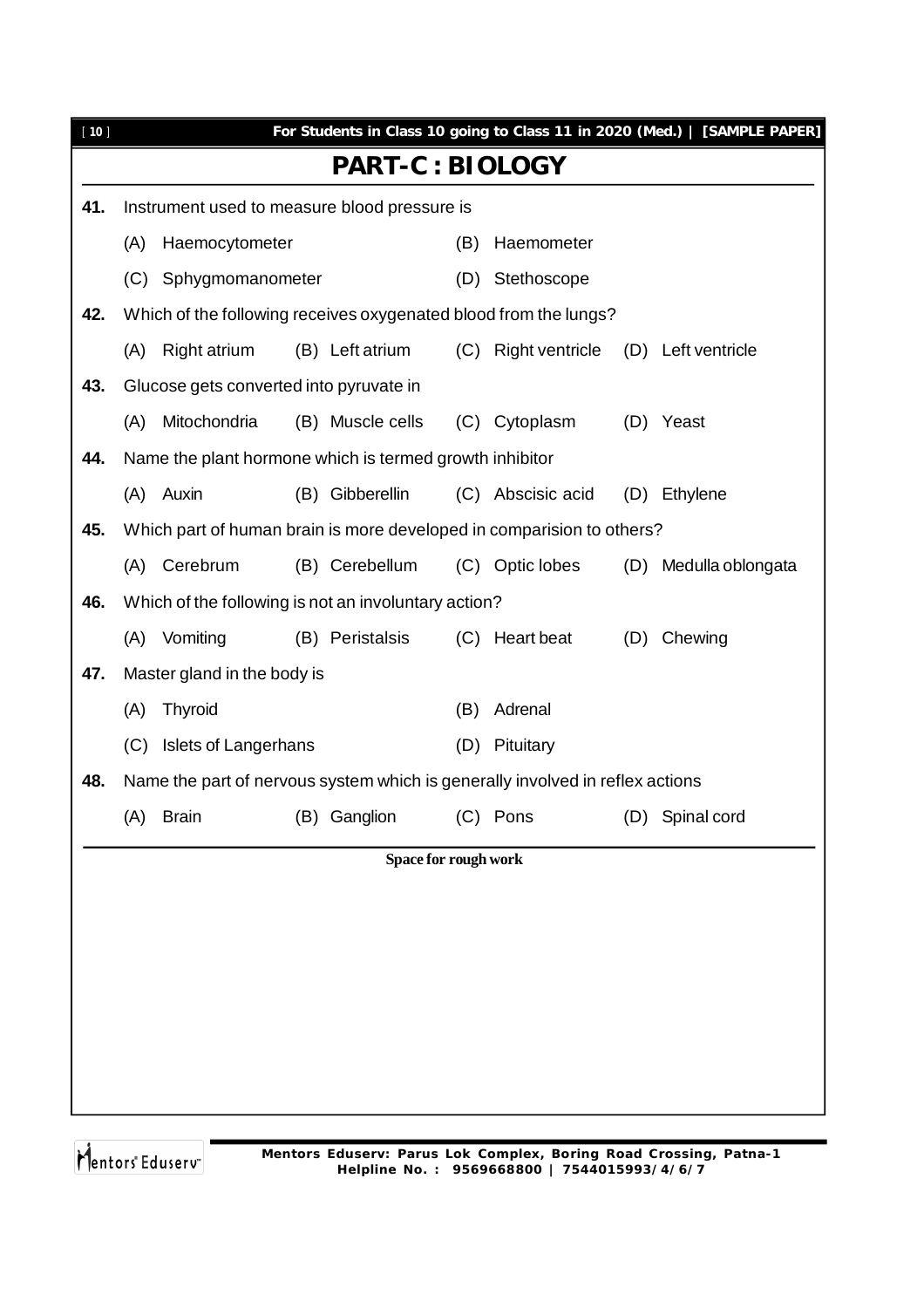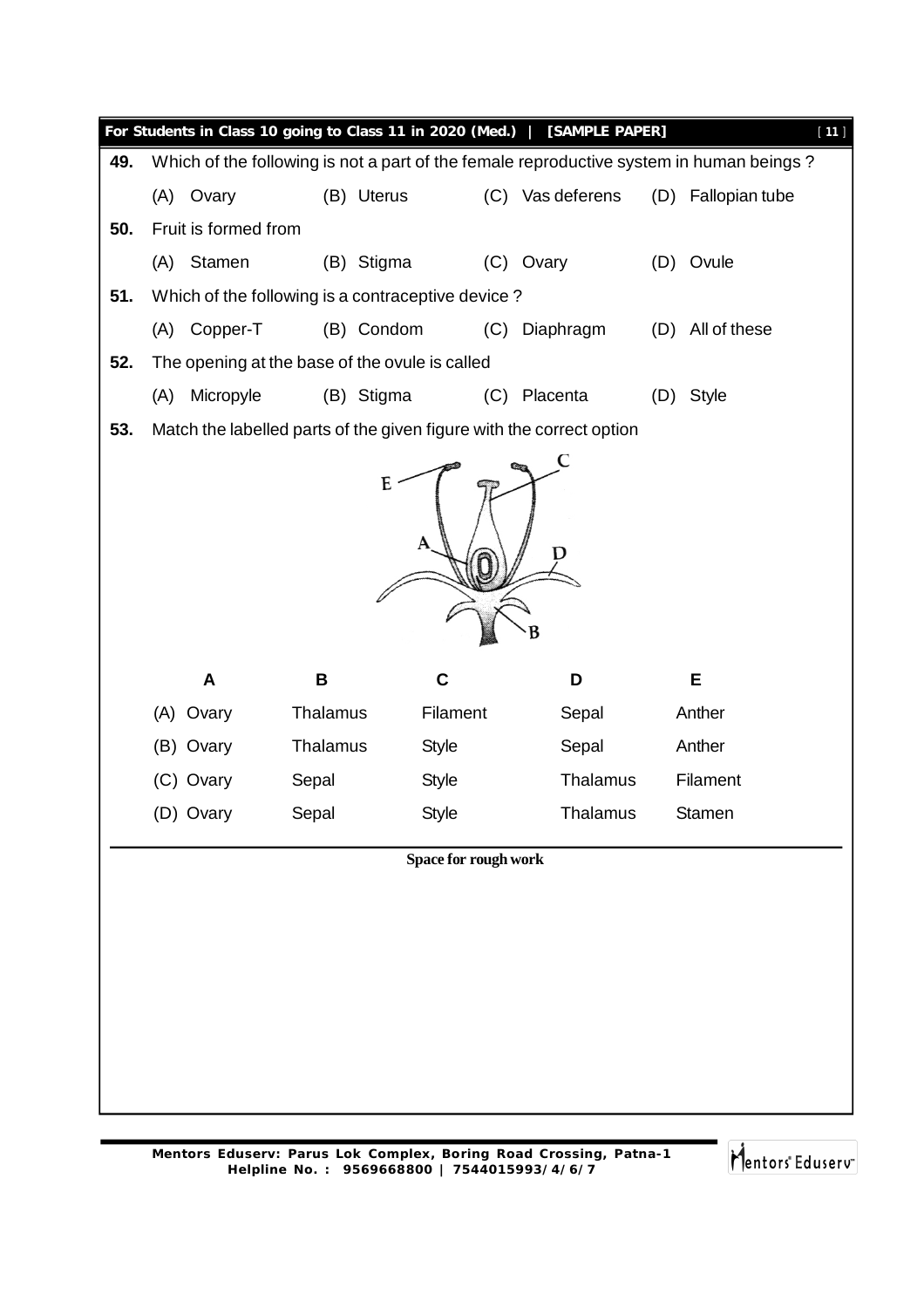| (B) Our teeth and an elephant's tusks                                                       |  |  |  |  |  |
|---------------------------------------------------------------------------------------------|--|--|--|--|--|
|                                                                                             |  |  |  |  |  |
|                                                                                             |  |  |  |  |  |
| Complementary                                                                               |  |  |  |  |  |
|                                                                                             |  |  |  |  |  |
|                                                                                             |  |  |  |  |  |
|                                                                                             |  |  |  |  |  |
| Gibberellin                                                                                 |  |  |  |  |  |
| Which of the following is the correct sequence regarding sexual reproduction in a flowering |  |  |  |  |  |
|                                                                                             |  |  |  |  |  |
|                                                                                             |  |  |  |  |  |
|                                                                                             |  |  |  |  |  |
|                                                                                             |  |  |  |  |  |
|                                                                                             |  |  |  |  |  |
| Condoms<br>(B)                                                                              |  |  |  |  |  |
|                                                                                             |  |  |  |  |  |
|                                                                                             |  |  |  |  |  |
|                                                                                             |  |  |  |  |  |
|                                                                                             |  |  |  |  |  |
|                                                                                             |  |  |  |  |  |
|                                                                                             |  |  |  |  |  |
|                                                                                             |  |  |  |  |  |
|                                                                                             |  |  |  |  |  |
|                                                                                             |  |  |  |  |  |
|                                                                                             |  |  |  |  |  |
|                                                                                             |  |  |  |  |  |
|                                                                                             |  |  |  |  |  |
| Space for rough work                                                                        |  |  |  |  |  |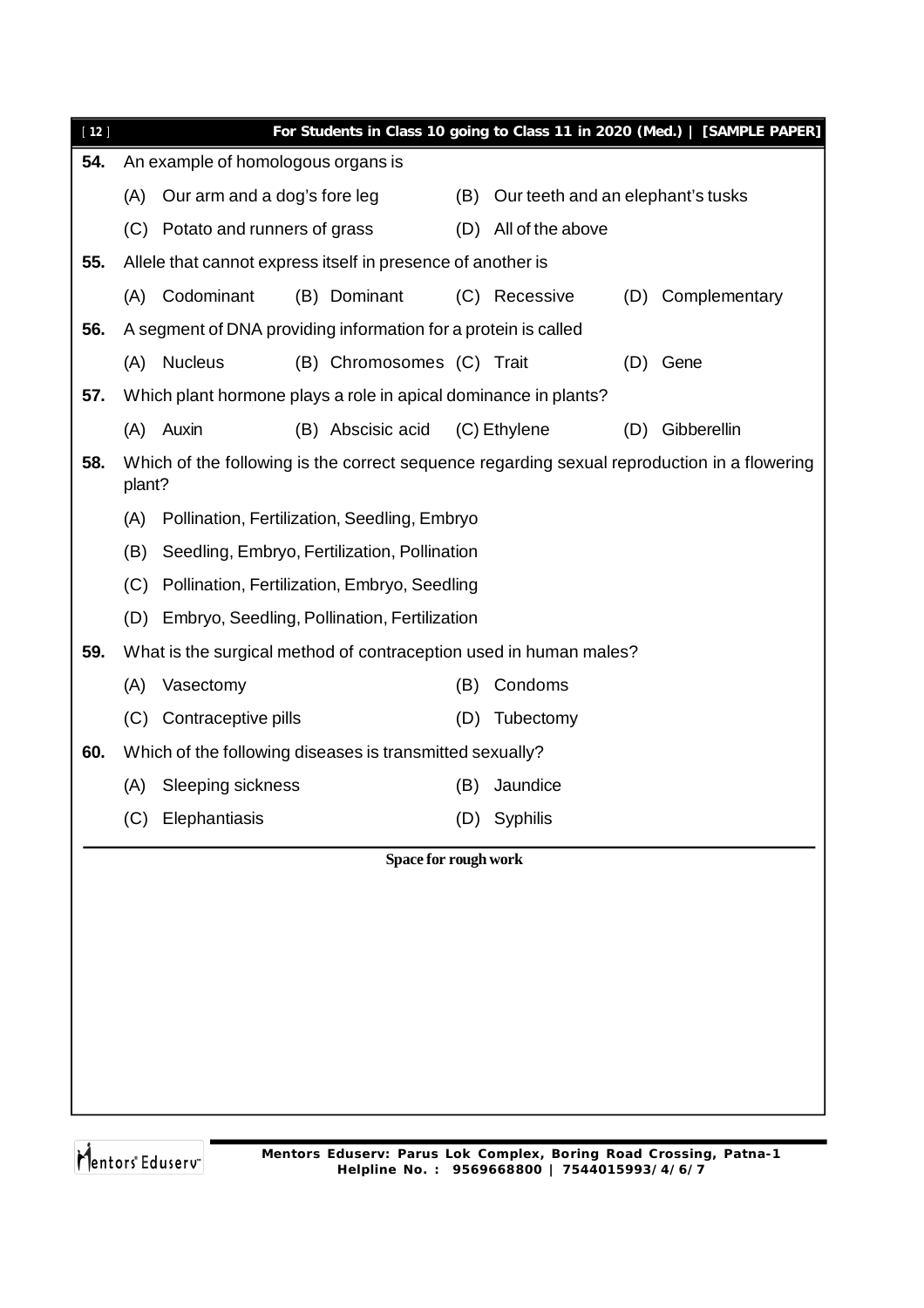|     |     | For Students in Class 10 going to Class 11 in 2020 (Med.)  <br>[SAMPLE PAPER]<br>$[13]$                                                                         |
|-----|-----|-----------------------------------------------------------------------------------------------------------------------------------------------------------------|
| 61. |     | Which of the following is not an advantage of vegetative propagation?                                                                                           |
|     | (A) | Plants which produce non viable seeds can be grown                                                                                                              |
|     | (B) | It is a easier method than sowing seeds                                                                                                                         |
|     | (C) | Such plants produce seeds and fruits much earlier than plants produced from other<br>methods                                                                    |
|     | (D) | It is the best method to introduce new genetic traits in the species                                                                                            |
| 62. |     | Which of the following is not the function of the seminal vesicles present in human males?                                                                      |
|     | (A) | To store the sperms in a fluid medium                                                                                                                           |
|     | (B) | To provide nutrition to developing spermatozoa                                                                                                                  |
|     | (C) | To make transport of sperms easier                                                                                                                              |
|     | (D) | None of the above                                                                                                                                               |
| 63. |     | Mendel crossed a pure recessive white flowered pea plant with a pure dominant red flowered<br>plant. The first generation of hybrids from the cross should show |
|     | (A) | 50% white flowers and 50% red flowers                                                                                                                           |
|     | (B) | All red flowered plants                                                                                                                                         |
|     | (C) | 75% red flowered and 25% white flowered plants                                                                                                                  |
|     | (D) | All white flowered plants                                                                                                                                       |
| 64. |     | Why were pea plants more suitable than dogs for Mendel's experiments?                                                                                           |
|     | (A) | There were no pedigree records of dogs                                                                                                                          |
|     | (B) | Pea plants can be self-fertilized                                                                                                                               |
|     | (C) | All pea plants have only two chromosomes                                                                                                                        |
|     | (D) | Dogs have many genetic traits                                                                                                                                   |
|     |     | Space for rough work                                                                                                                                            |
|     |     |                                                                                                                                                                 |
|     |     |                                                                                                                                                                 |
|     |     |                                                                                                                                                                 |
|     |     |                                                                                                                                                                 |
|     |     |                                                                                                                                                                 |
|     |     |                                                                                                                                                                 |

Mentors<sup>®</sup> Eduserv<sup>®</sup>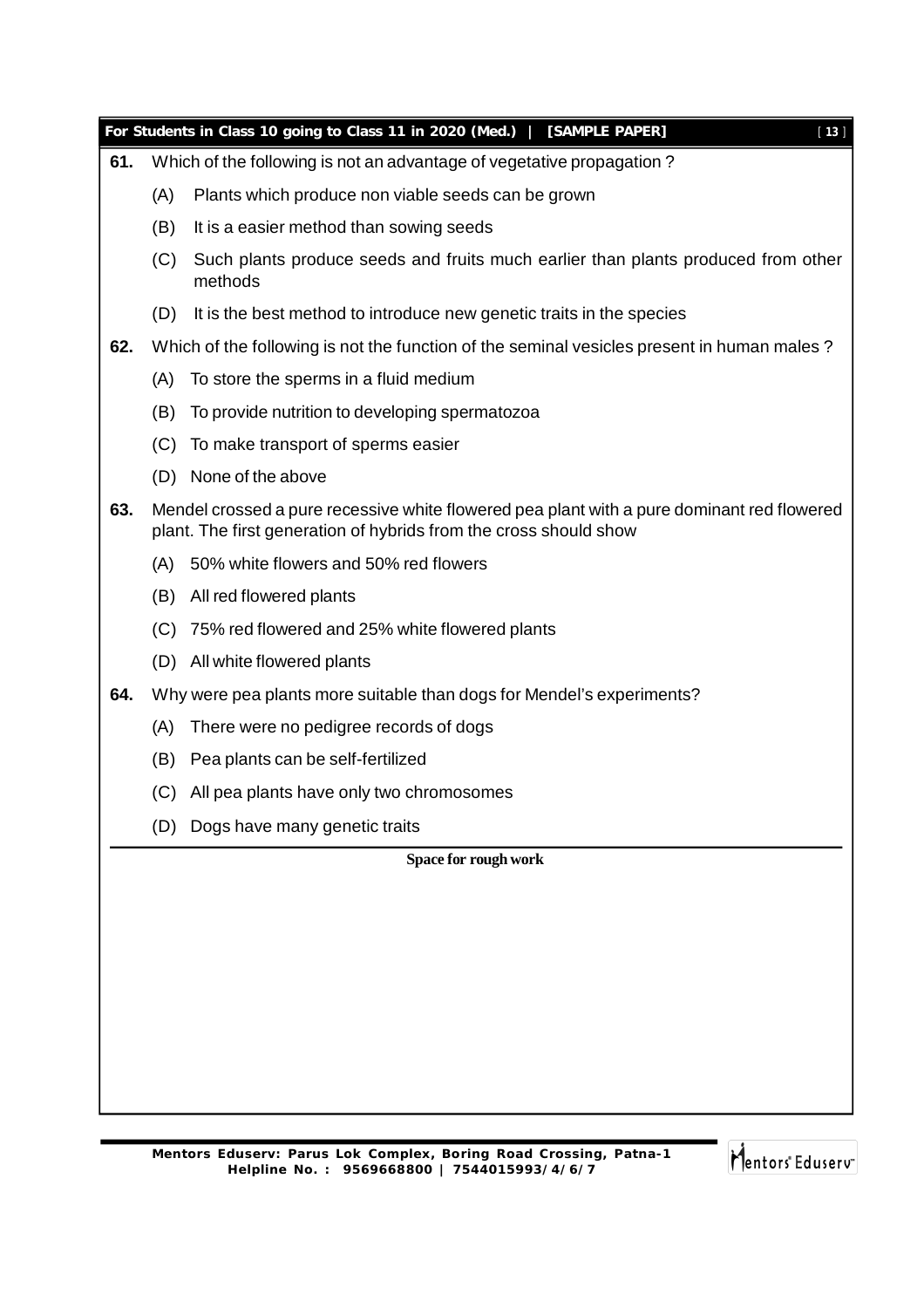| $[14]$ |     | For Students in Class 10 going to Class 11 in 2020 (Med.)   [SAMPLE PAPER]                                                                                                |
|--------|-----|---------------------------------------------------------------------------------------------------------------------------------------------------------------------------|
| 65.    |     | Law of independent assortment can be proved on the basis of which of the following ratios?                                                                                |
|        |     | (B) 2:1:1<br>(C) 9:3:3:1<br>(A) 1:3:1<br>(D) 2:1                                                                                                                          |
| 66.    |     | Which one of the following is not one of the direct conclusions that can be drawn from Mendel's<br>experiment?                                                            |
|        | (A) | Only one parental trait is expressed                                                                                                                                      |
|        | (B) | Two copies of each trait is inherited in sexually reproducing organism                                                                                                    |
|        | (C) | For recessive trait to be expressed, both copies should be identical                                                                                                      |
|        | (D) | Natural selection can alter frequency of an inherited trait                                                                                                               |
| 67.    |     | If a heterozygous tall plant is crossed with a homozygous dwarf plant, the proportion of dwarf<br>progeny will be                                                         |
|        |     | (A) 50%<br>(B) 75%<br>$(C)$ 100%<br>$(D)$ 25%                                                                                                                             |
| 68.    |     | Which of the following is not true for a species?                                                                                                                         |
|        | (A) | Member of species can interbreed                                                                                                                                          |
|        | (B) | Variations can occur among members of a species                                                                                                                           |
|        | (C) | Each species is reproductively isolated from every other species                                                                                                          |
|        | (D) | Gene flow does not occur between the populations of a species                                                                                                             |
| 69.    |     | All mammals, whale, dolphin, bat, monkey and horse have some important common characters,<br>but they also show conspicuous differences. This is due to the phenomenon of |
|        |     | (A) Normalisation<br>(B) Genetic drift<br>(C) Convergence<br>(D) Divergence                                                                                               |
| 70.    |     | In his experiments, Mendel did not come across linkage, because                                                                                                           |
|        | (A) | He studied only pea plants                                                                                                                                                |
|        | (B) | He did not have a powerful microscope                                                                                                                                     |
|        | (C) | Characters he studied were located on different chromosome pairs                                                                                                          |
|        | (D) | There were too many chromosomes involved                                                                                                                                  |
|        |     | Space for rough work                                                                                                                                                      |
|        |     |                                                                                                                                                                           |
|        |     |                                                                                                                                                                           |
|        |     |                                                                                                                                                                           |
|        |     |                                                                                                                                                                           |
|        |     |                                                                                                                                                                           |
|        |     |                                                                                                                                                                           |
|        |     |                                                                                                                                                                           |
|        |     |                                                                                                                                                                           |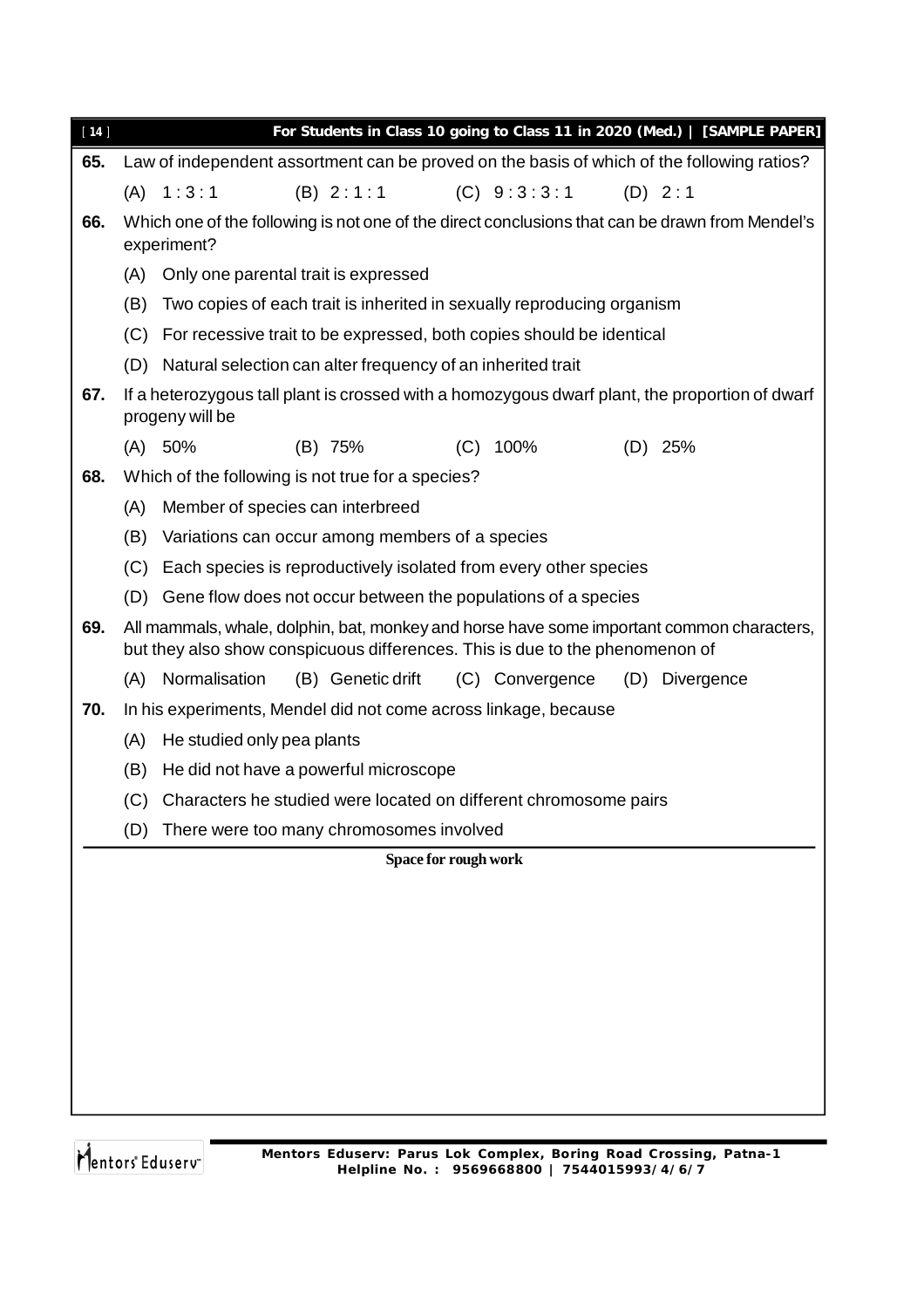|     |                                                                                  | For Students in Class 10 going to Class 11 in 2020 (Med.)   [SAMPLE PAPER]          |  |                                    |     |                  |  |                     | $[15]$ |
|-----|----------------------------------------------------------------------------------|-------------------------------------------------------------------------------------|--|------------------------------------|-----|------------------|--|---------------------|--------|
| 71. |                                                                                  | Twins absolutely resembling each other in sex and external appearance result when : |  |                                    |     |                  |  |                     |        |
|     | (A)                                                                              | Two similar sperms fertilise two similar eggs                                       |  |                                    |     |                  |  |                     |        |
|     | (B)                                                                              | Same sperm fertilises two eggs                                                      |  |                                    |     |                  |  |                     |        |
|     | (C)                                                                              | Two halves of the same egg develop separately after it is fertilised by one sperm   |  |                                    |     |                  |  |                     |        |
|     | (D)                                                                              | Two halves of the same egg are fertilised by two separate sperms                    |  |                                    |     |                  |  |                     |        |
| 72. |                                                                                  | Which of the following tests is for determining, the sex of the foetus?             |  |                                    |     |                  |  |                     |        |
|     | Blood group test (B) Amniocentesis (C) Blood sugar test (D) pH value test<br>(A) |                                                                                     |  |                                    |     |                  |  |                     |        |
| 73. |                                                                                  | Life originated :                                                                   |  |                                    |     |                  |  |                     |        |
|     | (A)                                                                              | In water                                                                            |  | (B) On land                        |     | $(C)$ In air     |  | (D) In all of these |        |
| 74. |                                                                                  | Evolution of man is believed to have taken place in :                               |  |                                    |     |                  |  |                     |        |
|     | (A)                                                                              | Central America (B) Africa                                                          |  |                                    |     | (C) Asia         |  | (D) Australia       |        |
| 75. |                                                                                  | How many molecules of $O_2$ can associate with a molecule of haemoglobin in man?    |  |                                    |     |                  |  |                     |        |
|     |                                                                                  | (A) One                                                                             |  | $(B)$ Two                          |     | (C) Three        |  | (D) Four            |        |
| 76. |                                                                                  | Heart beat originates from :-                                                       |  |                                    |     |                  |  |                     |        |
|     |                                                                                  | (A) Left atrium                                                                     |  | (B) Right ventricle (C) Pacemaker  |     |                  |  | (D) Cadiac muscles  |        |
| 77. |                                                                                  | Urine leaves the kidney through :-                                                  |  |                                    |     |                  |  |                     |        |
|     |                                                                                  | (A) Urethra                                                                         |  | (B) Collecting duct (C) Renal vein |     |                  |  | (D) Ureter          |        |
| 78. |                                                                                  | The white matter in a bird's dropping is :-                                         |  |                                    |     |                  |  |                     |        |
|     | (A)                                                                              | Calcium carbonate                                                                   |  |                                    | (B) | Calcium sulphate |  |                     |        |
|     |                                                                                  | (C) Uric acid                                                                       |  |                                    |     | (D) Urea         |  |                     |        |
|     |                                                                                  |                                                                                     |  | Space for rough work               |     |                  |  |                     |        |
|     |                                                                                  |                                                                                     |  |                                    |     |                  |  |                     |        |
|     |                                                                                  |                                                                                     |  |                                    |     |                  |  |                     |        |
|     |                                                                                  |                                                                                     |  |                                    |     |                  |  |                     |        |
|     |                                                                                  |                                                                                     |  |                                    |     |                  |  |                     |        |
|     |                                                                                  |                                                                                     |  |                                    |     |                  |  |                     |        |
|     |                                                                                  |                                                                                     |  |                                    |     |                  |  |                     |        |
|     |                                                                                  |                                                                                     |  |                                    |     |                  |  |                     |        |

Mentors<sup>e</sup> Eduserv<sup>-</sup>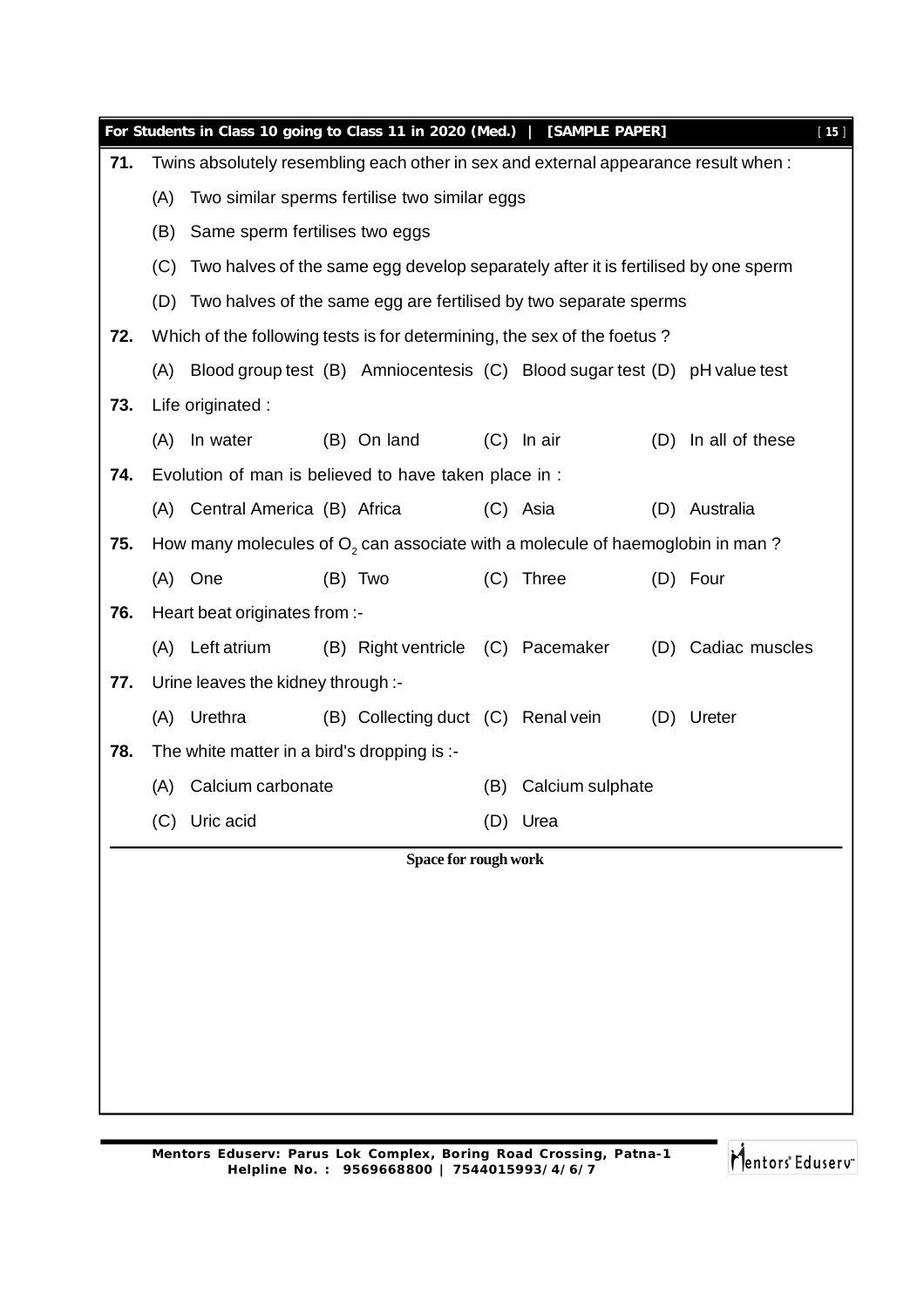| $[16]$ |                      |                                                                                     |          |                |          |                               |          | For Students in Class 10 going to Class 11 in 2020 (Med.)   [SAMPLE PAPER]                           |
|--------|----------------------|-------------------------------------------------------------------------------------|----------|----------------|----------|-------------------------------|----------|------------------------------------------------------------------------------------------------------|
| 79.    |                      | HCI of gastric juice is produced by                                                 |          |                |          |                               |          |                                                                                                      |
|        |                      | (A) Chief cells                                                                     |          |                |          |                               |          | (B) Oxyntic cells (C) Goblet cells (D) Columnar cells                                                |
| 80.    |                      | Which of the following organs are not directly connected to each other?             |          |                |          |                               |          |                                                                                                      |
|        | (A)                  | Oesophagus-stomach                                                                  |          |                |          | (B) Buccal cavity-stomach     |          |                                                                                                      |
|        |                      | (C) Colon-rectum                                                                    |          |                |          | (D) Stomach-duodenum          |          |                                                                                                      |
|        |                      |                                                                                     |          |                |          | <b>PART-D: MENTAL ABILITY</b> |          |                                                                                                      |
| 81.    |                      | If Development is written as Tnemdevelop, then Evaluation will be written as        |          |                |          |                               |          |                                                                                                      |
|        | (A)                  | Notiaevalu                                                                          |          | (B) Noitaulave |          | (C) Notievalua                |          | (D) Noitevalua                                                                                       |
|        |                      |                                                                                     |          |                |          |                               |          | <b>DIRECTIONS (Q. Nos. 82-83):</b> From the given alternative words, select the word which cannot be |
|        |                      | formed using the letters of the given word.                                         |          |                |          |                               |          |                                                                                                      |
| 82.    |                      | <b>UNCONTAMINATED</b>                                                               |          |                |          |                               |          |                                                                                                      |
|        |                      | (A) MINE                                                                            |          | (B) NATON      |          | (C) CONNOTE                   |          | (D) TANDEM                                                                                           |
| 83.    |                      | <b>DEPARTMENT</b>                                                                   |          |                |          |                               |          |                                                                                                      |
|        |                      | (A) ENTER                                                                           |          | (B) PARENT     |          | (C) TEMPER (D) PARADE         |          |                                                                                                      |
| 84.    |                      | $16 \div 64 - 4 \times 4 + 3 = ?$                                                   |          |                |          |                               |          | If '+' means 'x', '-' means '+', '+' means '+' and 'x' means '-', then what will be the value of     |
|        | (A) 20               |                                                                                     | (B) 52   |                | $(C)$ 15 |                               | $(D)$ 12 |                                                                                                      |
|        |                      | <b>DIRECTIONS (Q. No. 85)</b> : Select the missing number from the given responses. |          |                |          |                               |          |                                                                                                      |
| 85.    | 6<br>$\overline{7}$  | 5<br>4<br>5<br>6                                                                    |          |                |          |                               |          |                                                                                                      |
|        | 5<br>37              | 6<br>$\overline{7}$<br>$\overline{\phantom{a}}$<br>23                               |          |                |          |                               |          |                                                                                                      |
|        |                      |                                                                                     |          |                |          |                               |          |                                                                                                      |
|        | (A)                  | 14                                                                                  | $(B)$ 10 |                | $(C)$ 12 |                               | (D)      | 13                                                                                                   |
|        | Space for rough work |                                                                                     |          |                |          |                               |          |                                                                                                      |
|        |                      |                                                                                     |          |                |          |                               |          |                                                                                                      |
|        |                      |                                                                                     |          |                |          |                               |          |                                                                                                      |
|        |                      |                                                                                     |          |                |          |                               |          |                                                                                                      |
|        |                      |                                                                                     |          |                |          |                               |          |                                                                                                      |
|        |                      |                                                                                     |          |                |          |                               |          |                                                                                                      |
|        |                      |                                                                                     |          |                |          |                               |          |                                                                                                      |
|        |                      |                                                                                     |          |                |          |                               |          |                                                                                                      |
|        |                      |                                                                                     |          |                |          |                               |          |                                                                                                      |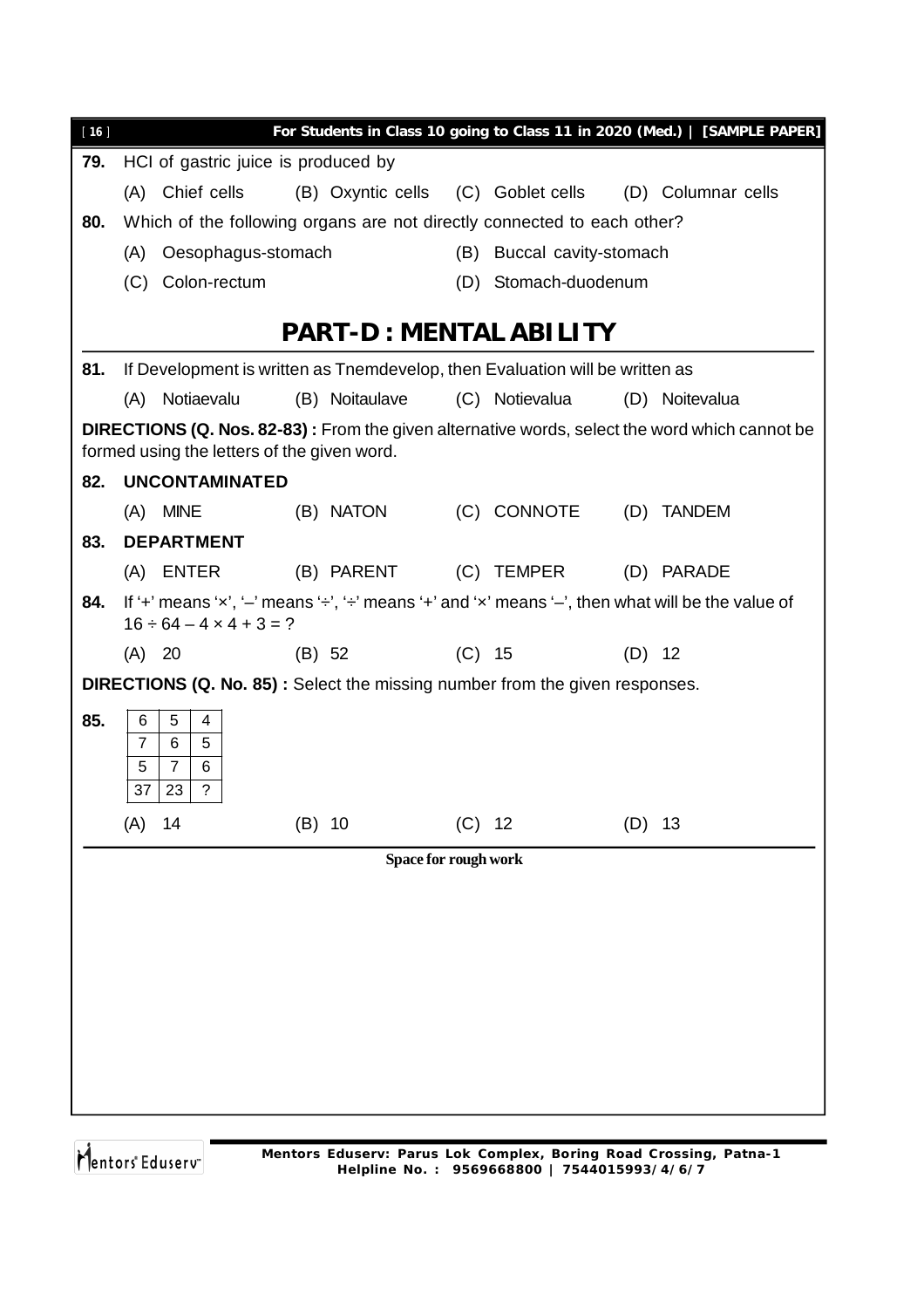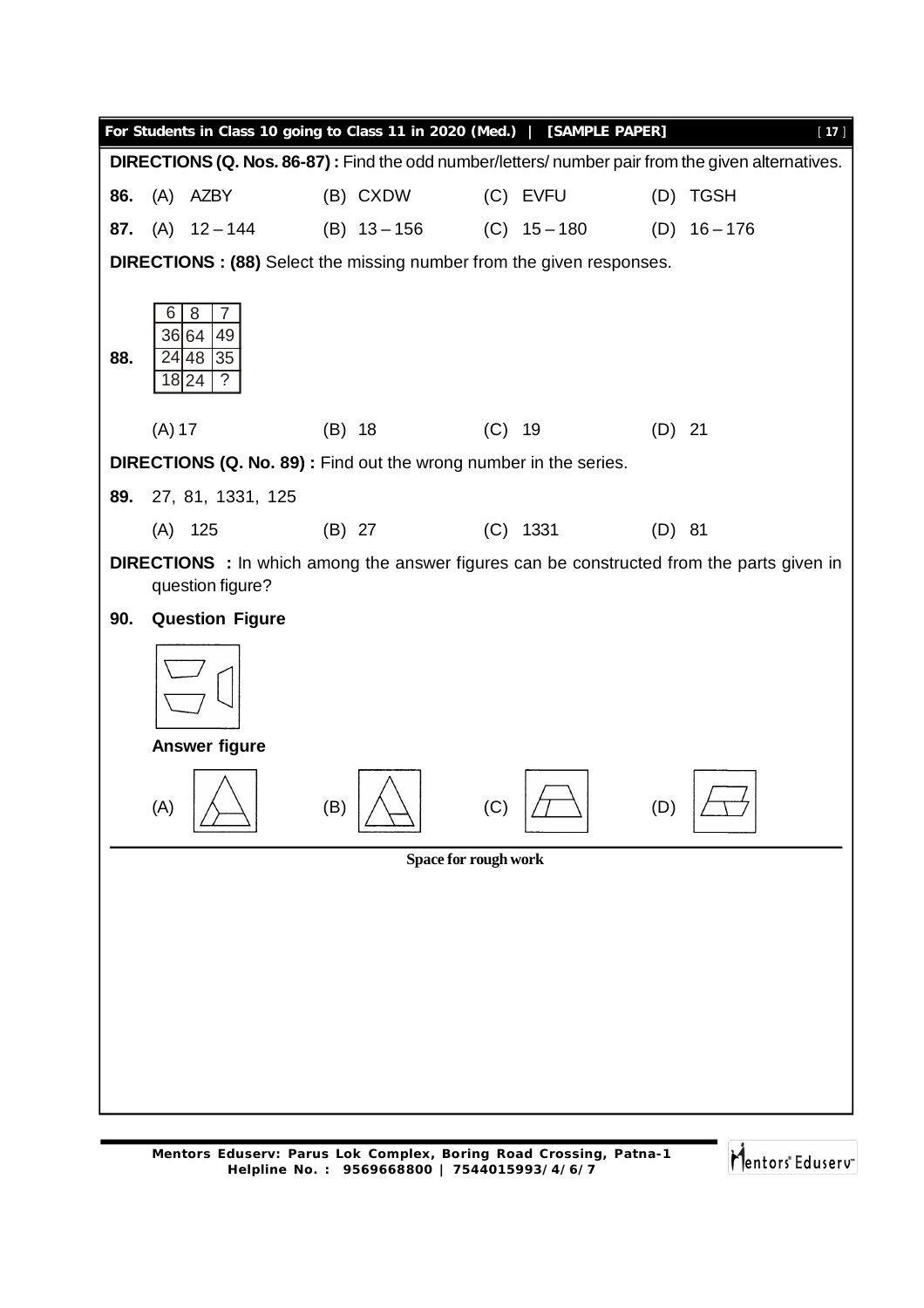

Mentors Eduserv<sup>®</sup>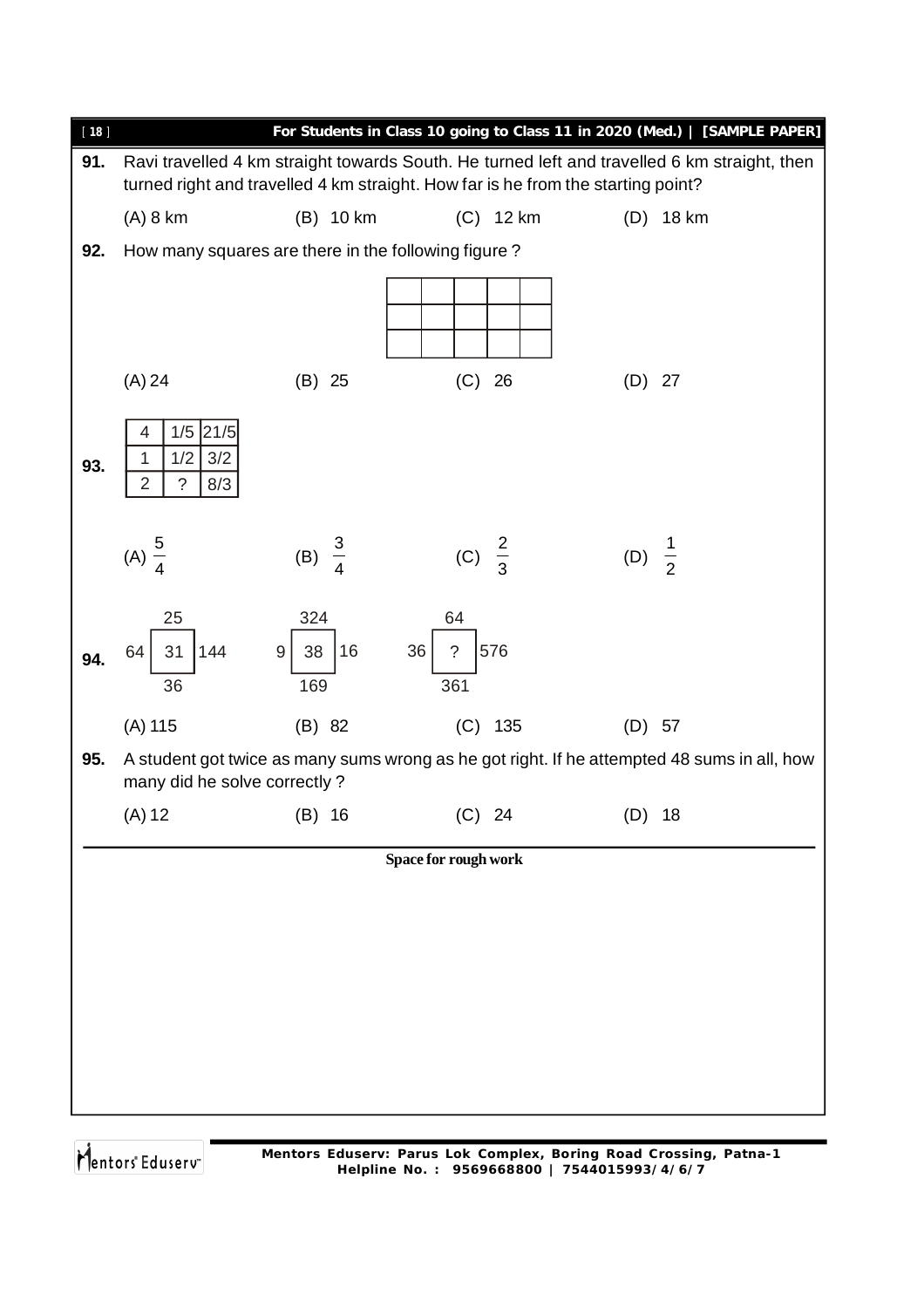|     |                                                                                                                                                                                                                                       |                                                      | For Students in Class 10 going to Class 11 in 2020 (Med.)   [SAMPLE PAPER]          | $[19]$                                                                                                                                                                                             |  |  |  |
|-----|---------------------------------------------------------------------------------------------------------------------------------------------------------------------------------------------------------------------------------------|------------------------------------------------------|-------------------------------------------------------------------------------------|----------------------------------------------------------------------------------------------------------------------------------------------------------------------------------------------------|--|--|--|
| 96. | In an examination, a student scores 4 marks for every correct answer and loses 1 mark for<br>every wrong answer. If he attempts all 75 questions and secures 125 marks, the total number<br>of questions he attempted correctly, is : |                                                      |                                                                                     |                                                                                                                                                                                                    |  |  |  |
|     | (A) 35                                                                                                                                                                                                                                | $(B)$ 40                                             | $(C)$ 42                                                                            | $(D)$ 46                                                                                                                                                                                           |  |  |  |
|     | smaller cubes of equal size.                                                                                                                                                                                                          |                                                      |                                                                                     | <b>DIRECTIONS 97)</b> : A cube is painted red on two adjacent surfaces and black on the surfaces<br>opposite to red surfaces and green on the remaining faces. Now the cube is cut into sixty four |  |  |  |
| 97. |                                                                                                                                                                                                                                       | How many smaller cubes will have no surface painted? |                                                                                     |                                                                                                                                                                                                    |  |  |  |
|     | $(A)$ 0                                                                                                                                                                                                                               | $(B)$ 4                                              | (C) 8                                                                               | $(D)$ 16                                                                                                                                                                                           |  |  |  |
|     |                                                                                                                                                                                                                                       |                                                      | DIRECTIONS 98-99 : Correct the following equations by interchanging the two signs : |                                                                                                                                                                                                    |  |  |  |
|     | 98. $3 - 9 \times 27 + 9 \div 3 = 3$                                                                                                                                                                                                  |                                                      |                                                                                     |                                                                                                                                                                                                    |  |  |  |
|     |                                                                                                                                                                                                                                       |                                                      | (A) $+$ and $-$ (B) $x$ and $+$ (C) $x$ and $\div$                                  | $(D)$ x and $-$                                                                                                                                                                                    |  |  |  |
|     | 99. $5 \times 15 \div 7 - 20 + 4 = 77$                                                                                                                                                                                                |                                                      |                                                                                     |                                                                                                                                                                                                    |  |  |  |
|     |                                                                                                                                                                                                                                       |                                                      | $(A)$ -and + $(B)$ x and $\div$ $(C)$ + and $\div$ $(D)$ + and x                    |                                                                                                                                                                                                    |  |  |  |
|     |                                                                                                                                                                                                                                       |                                                      | DIRECTIONS 100): Correct the following equations by interchanging the two signs:    |                                                                                                                                                                                                    |  |  |  |
|     | 100. $4 \times 2 + 6 \div 2 - 12 = 2$                                                                                                                                                                                                 |                                                      |                                                                                     |                                                                                                                                                                                                    |  |  |  |
|     |                                                                                                                                                                                                                                       |                                                      | $(A) \div and x$ $(B) + and  (C) x$ and $+$                                         | $(D)$ $\div$ and $-$                                                                                                                                                                               |  |  |  |
|     |                                                                                                                                                                                                                                       |                                                      |                                                                                     |                                                                                                                                                                                                    |  |  |  |
|     |                                                                                                                                                                                                                                       |                                                      |                                                                                     |                                                                                                                                                                                                    |  |  |  |
|     |                                                                                                                                                                                                                                       |                                                      |                                                                                     |                                                                                                                                                                                                    |  |  |  |
|     |                                                                                                                                                                                                                                       |                                                      |                                                                                     |                                                                                                                                                                                                    |  |  |  |
|     |                                                                                                                                                                                                                                       |                                                      |                                                                                     |                                                                                                                                                                                                    |  |  |  |
|     |                                                                                                                                                                                                                                       |                                                      | Space for rough work                                                                |                                                                                                                                                                                                    |  |  |  |
|     |                                                                                                                                                                                                                                       |                                                      |                                                                                     |                                                                                                                                                                                                    |  |  |  |
|     |                                                                                                                                                                                                                                       |                                                      |                                                                                     |                                                                                                                                                                                                    |  |  |  |
|     |                                                                                                                                                                                                                                       |                                                      |                                                                                     |                                                                                                                                                                                                    |  |  |  |
|     |                                                                                                                                                                                                                                       |                                                      |                                                                                     |                                                                                                                                                                                                    |  |  |  |
|     |                                                                                                                                                                                                                                       |                                                      |                                                                                     |                                                                                                                                                                                                    |  |  |  |
|     |                                                                                                                                                                                                                                       |                                                      |                                                                                     |                                                                                                                                                                                                    |  |  |  |
|     |                                                                                                                                                                                                                                       |                                                      |                                                                                     |                                                                                                                                                                                                    |  |  |  |
|     |                                                                                                                                                                                                                                       |                                                      |                                                                                     |                                                                                                                                                                                                    |  |  |  |

Mentors<sup>e</sup> Eduserv<sup>-</sup>